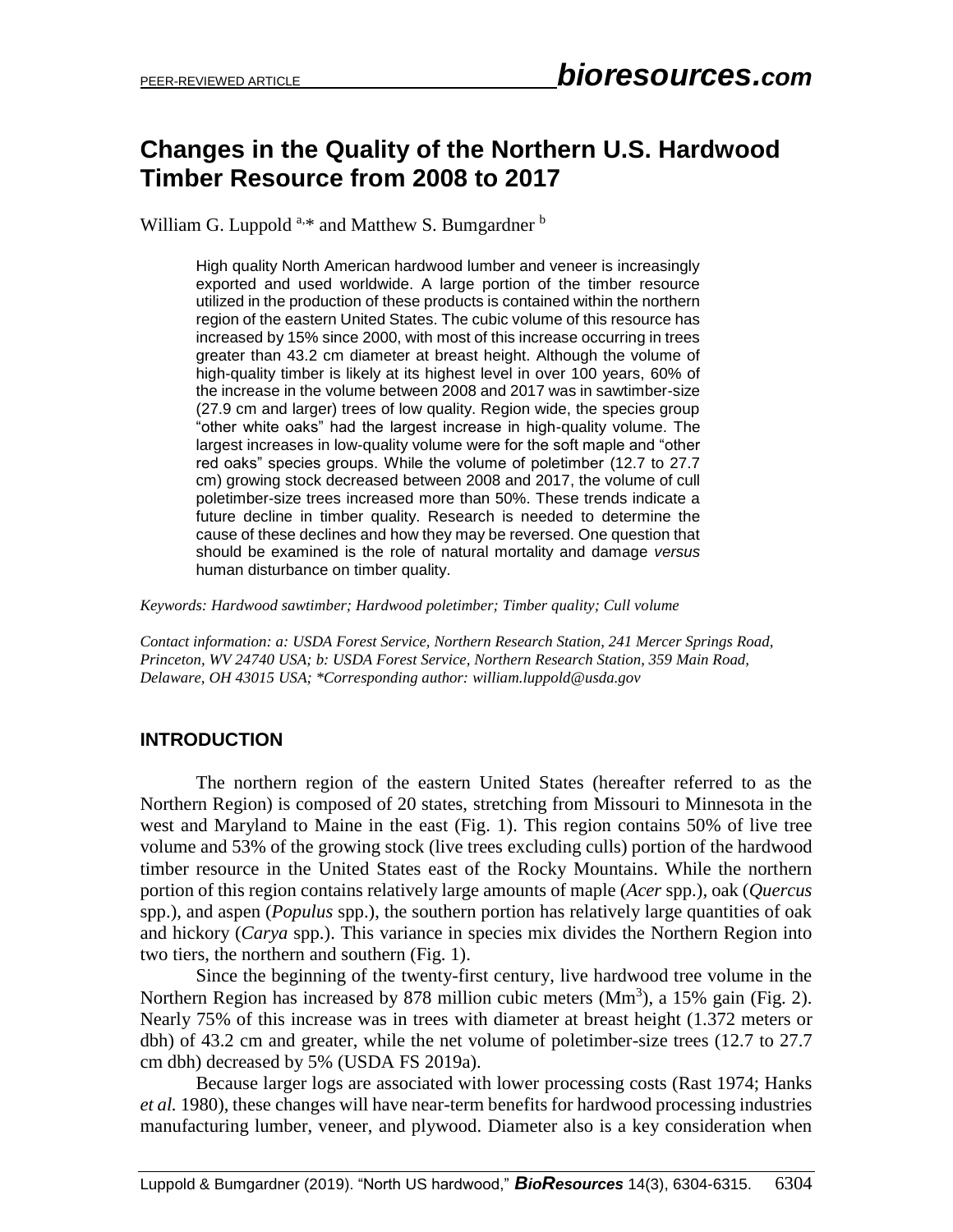assessing tree grade. Still, little is known about how these changes have affected current and future timber quality, as measured by tree grade (which is defined by diameter and bole quality) and tree class (which is defined by bole quality and existence and proportion of rot).



**Fig. 1.** The Northern Region for U.S. hardwoods along with the northern and southern tiers

Timber quality is an important consideration in hardwood markets because the value of higher-quality logs is considerably greater than that of lower-quality roundwood (Luppold and Baumgras 1995). Higher-quality logs yield greater volumes of clear lumber, which is used in the production of higher-value-added hardwood products, including kitchen cabinets, flooring, furniture, and millwork (Luppold and Bumgardner 2016). Higher-grade lumber and logs also are important hardwood export products (Wang *et al.*  2010).

The goal of this paper is to assess how the quality of the hardwood timber resource in the Northern Region has changed during the twenty-first century. The first objective is to develop an approach that separates the northern timber resource into component parts based on size and market-based quality considerations. The second objective is to examine recent changes in the volume of these components on a regional and sub-regional level for all hardwood species and major hardwood species groups. The final objective is to examine the implications of this information for future research to monitor changes in the northern timber base.

### **EXPERIMENTAL**

#### **Data**

Data used in this study were developed for the Northern Region by the Northern Research Station, Forest Inventory and Analysis (FIA) unit of the USDA Forest Service. This data were collected through multiyear survey panels, as described by Gillespie (1999) using procedures that are presented in USDA FS (2019b). Using this data, changes in the timber resource are examined based on tree class (growing stock and cull trees), tree size class (poletimber [12.7 to 27.7 cm] and sawtimber [27.9 cm and larger] dbh), and tree grade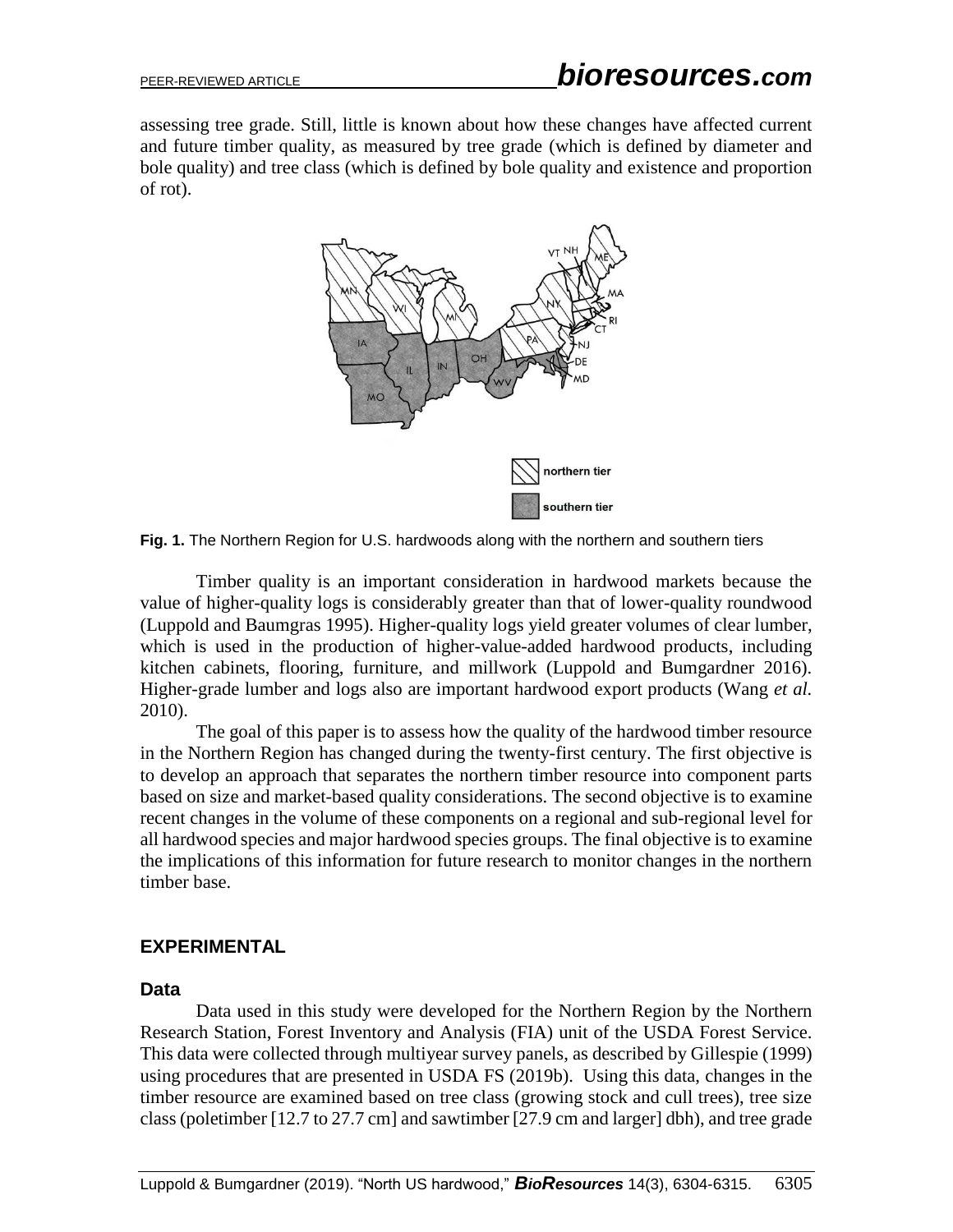(measurement of bole quality and size of growing stock trees). Definitions of growing stock trees, cull trees, and tree grade are presented in USDA FS (2019b). The use of tree classes and tree grades to define the quality of sawtimber size trees is presented in the next section.

Although tree-grade data were collected for some FIA plots in the Northern Region prior to the implementation of the multiyear survey design, they were only collected on all plots after implementation. The first year that a complete set of panels was collected for all states in the Northern Region was the panel period ending in 2008, and the last year that a complete data set is available is 2016. For the remainder of this paper, panel periods are identified by the ending panel year.

All data were accessed through the EVALIDator web application (USDA FS 2019a). The EVALIDator application also generates standard errors in percentage form that are used to develop volumetric estimates of these errors. These standard errors are used in the current study to determine if volumetric changes between the time intervals examined are significant at the 95% or higher confidence level.



**E** Poletimber size ■ Sawtimber size

**Fig. 2.** Merchantable live hardwood tree volume in the Northern Region in poletimber and sawtimber size trees in 2000, 2008, 2012, and 2017, excluding rotten cull (Source: USDA FS 2019a). Standard errors (in Mm<sup>3</sup>) associated with the estimate of poletimber:  $2000=10.6$ , 2008=8.8, 2012=8.8, and 2017=8.5; for sawtimber: 2000=25.8, 2008=24.1, 2012=25.6, and 2017=26.1.

The hardwood timber resource can be examined by species groups historically utilized by the US Forest Service and accessible through USDA FS (2019a). The 10 groups examined in this study (Table 1) account for over 75% of live volume in the Northern Region. The "select white oaks" group is primarily composed of white oak (*Quercus alba* L.), bur oak (*Q. macrocarpa* Michx.), and chinkapin oak (*Q. muehlenbergii* Engelm.); the important "select red oaks" species on a volumetric basis is northern red oak (*Q. rubra* L.). The most important species of the "other white oaks" group are chestnut oak (*Q. prinus* L.) and post oak (*Q. stellate* Wangenh.); the most important "other red oaks" are black oak (*Q. velutina* Lam.), scarlet oak (*Q. coccinea* Muenchh.), northern pin oak (*Q. ellipsoidalis* E.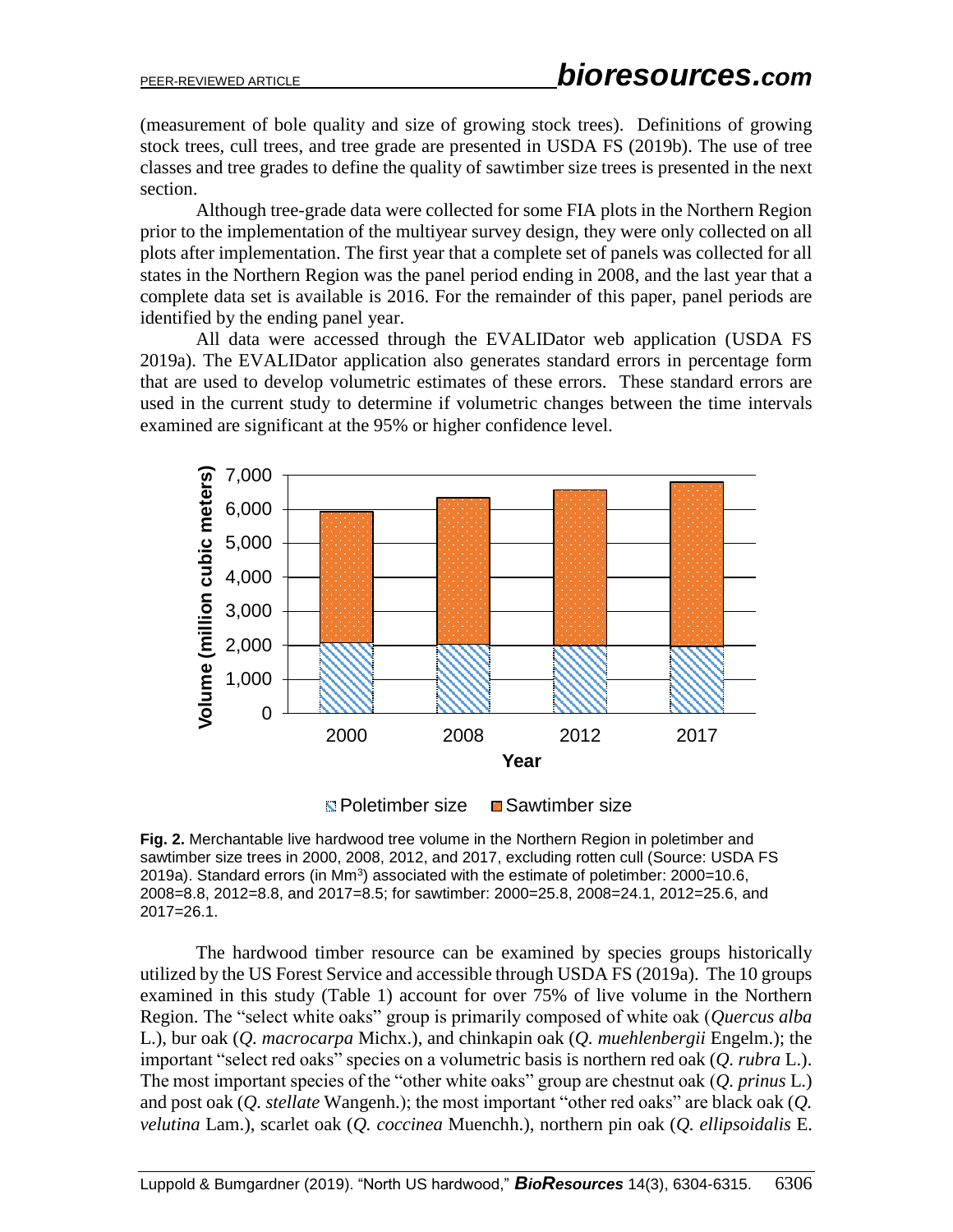J. Hill), and pin oak (*Q. palustris* Muenchh.). Other important hardwood species groups in the Northern Region include the hickories, hard maple (primarily sugar maple [*Acer saccharum* Marsh.]), soft maple (primarily red maple [*A. rubrum* L.] and silver maple [*A. saccharinum* L.]), ash (primarily white ash [*Fraxinus Americana* L.], green ash [*F. pennsylvanica* Marsh.], and black ash [*F. nigra* Marsh.]), aspen/cottonwood (primarily quaking aspen [*Populus tremuloides* Michx.] and bigtooth aspen [*P. grandidentata* Michx.] in the northern tier and eastern cottonwood [*P. deltoids* var. *deltoides* Bartr. ex Marsh.] in the southern tier, and yellow-poplar (*Liriodendron tulipifera* L.).

### **Component Parts of the Hardwood Resource, Markets, and Relative Volumes**

Live tree volume includes the two size classes previously discussed (poletimber and sawtimber) and three tree classes: growing stock, rough culls, and rotten culls. Cull trees do not meet the criteria necessary to be classified as growing stock (USDA FS 2019b). Rotten culls were excluded from this analysis because such trees represent less than 2% of the Northern Region hardwood resource and are considered trees in the process of dying. Rough culls (termed cull in the remainder of this paper) are included in this study because they represent 11% of the Northern Region live tree volume and can be utilized for production of lumber, pulp, and composite products.

In this study, hardwood tree volume is classified into the following five component parts:

- 1. High-quality sawtimber (tree grades 1 and 2);
- 2. Mid-quality sawtimber (tree grade 3);
- 3. Low-quality sawtimber-size trees (tree grades 4 and 5, and cull sawtimber-size trees);
- 4. Poletimber growing stock; and
- 5. Cull poletimber-size trees.

For most species groups, trees must be at least 40.6 cm dbh to be classified as tree grade 1, and 33.0 cm dbh to be classified as tree grade 2 (USDA FS 2019b). Butt logs of tree grades 1 and 2 are normally sawn into lumber, processed into veneer, or exported. Material obtained from harvested grade 3 trees may be processed into appearance or industrial lumber products, but smaller-diameter grade 3 trees also may be passed over in the harvesting process. A smaller but well-formed grade 3 tree normally progresses to grade 2, then grade 1, as its diameter increases (Miller *et al.* 2008).

Roundwood from tree grades 4 and 5 and sawtimber-size culls have a relatively high probability of being used for industrial, pulp, or composite products, which depend upon local market conditions. Unlike small-diameter but well-formed tree grade 3 stems, sawtimber-sized trees classified as grade 4, grade 5, and cull likely will never advance to tree grades 1 or 2. Sawtimber-size trees also can regress in grade over time. An older tree of any grade can start to have cull portions develop through damage or the aging process, or development of epicormic branches after a disturbance, which can lower its tree grade classification (Miller *et al.* 2008). Eventually, most hardwood trees will move through the rotten cull classification before dying, unless they are cut.

Growing stock poletimber-size trees are commercial species with good form; cull poletimber-size trees are commercial species with poor form or non-commercial species. An unknown proportion of cull poletimber-size trees may improve in form and become growing stock at some future point. Similarly, an unknown proportion of poletimber-size trees will die through natural processes and never reach sawtimber size. Poletimber-size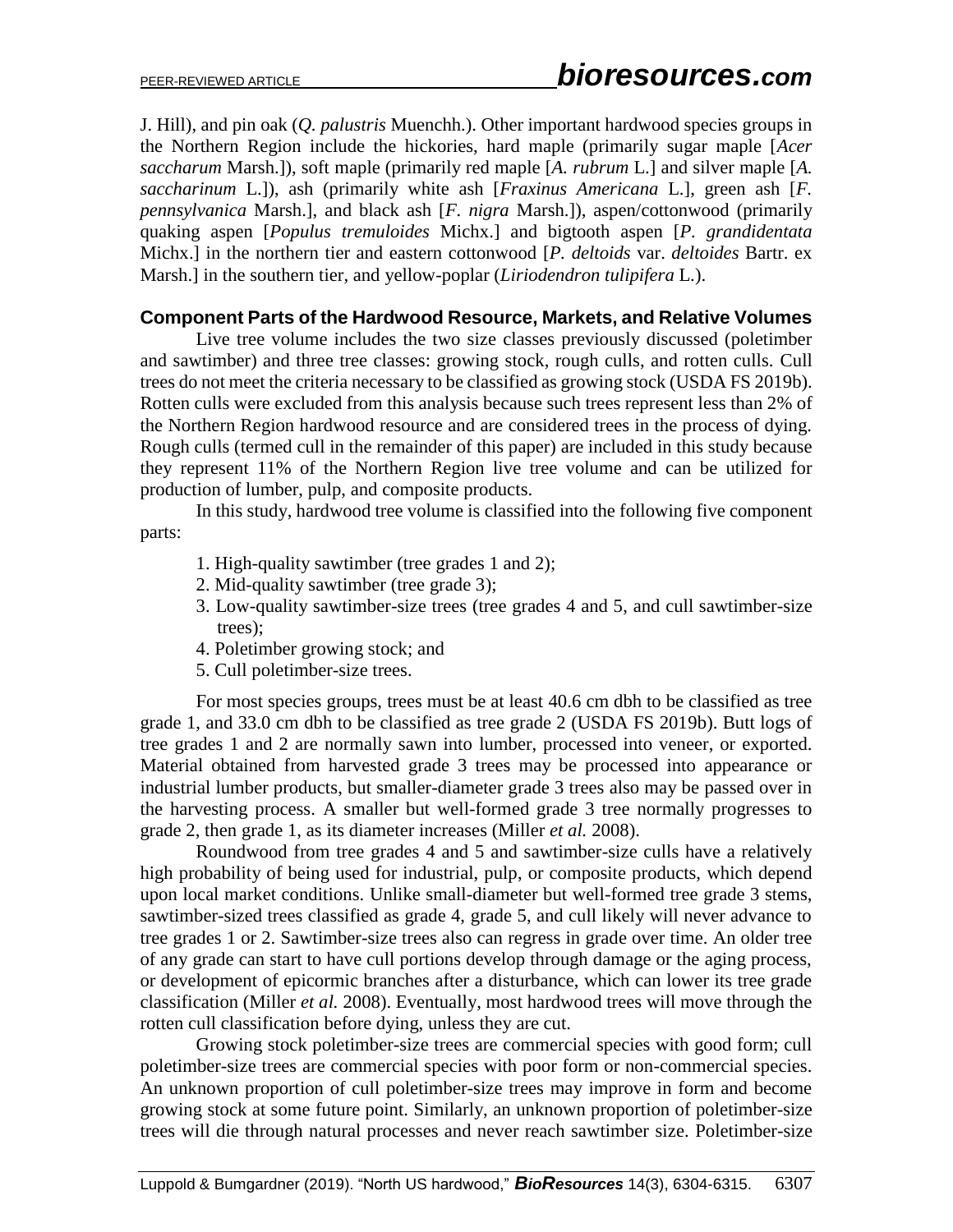trees can be harvested for pulp or composite products, left to develop into larger-diameter categories, or removed as part of a silvicultural prescription.

## **RESULTS AND DISCUSSION**

#### **The Quality of the Northern Resource by Species Group**

The relative volume of high- and low-quality sawtimber-size trees for the northern and southern tiers of the Northern Region are presented by species group in Table 1. While over a third of the total volume of sawtimber-size trees in the northern tier was classified as high-quality in 2017, the proportion of yellow-poplar and select red oak in this component were 64% and 54%, respectively. Soft maple and cottonwood/aspen had the lowest proportion of high-quality trees at 24% and 25%, respectively. The low proportion of cottonwood/aspen group is in part the result of a relatively low proportion of larger diameter (33 cm and greater) quaking and bigtooth aspen trees (USDA FS 2019a). Species groups with high relative volumes in the low-quality component in the northern tier were other red oaks and soft maple.

**Table 1.** Relative Volume of High-Quality Sawtimber Trees (Tree Grades 1 and 2) and Low-Quality Sawtimber Trees (Tree Grades 4 and 5, and Sawtimber – Size Cull Trees) in the Northern and Southern Tiers of the Northern Region for Important Hardwood Species Groups and All Hardwoods in 2017

|                   | Northern Tier |             | <b>Southern Tier</b> |             |
|-------------------|---------------|-------------|----------------------|-------------|
|                   | High-quality  | Low-quality | High-quality         | Low-quality |
|                   | ---Percent--- |             |                      |             |
| Select white oaks | 35.6          | 33.3        | 43.9                 | 28.1        |
| Select red oaks   | 54.0          | 17.7        | 50.5                 | 30.3        |
| Other white oaks  | 44.2          | 15.9        | 43.0                 | 29.1        |
| Other red oaks    | 32.5          | 38.8        | 24.1                 | 53.1        |
| Hickory           | 34.7          | 30.3        | 32.1                 | 34.0        |
| Hard maple        | 32.7          | 28.1        | 32.7                 | 35.4        |
| Soft maple        | 23.8          | 37.8        | 25.7                 | 48.4        |
| Ash               | 43.7          | 22.0        | 45.7                 | 29.6        |
| Cottonwood/aspen  | 25.3          | 30.6        | 48.9                 | 26.0        |
| Yellow-poplar     | 63.9          | 14.6        | 61.9                 | 19.2        |
| All hardwoods     | 34.5          | 30.8        | 38.6                 | 36.1        |

Nearly 39% of the sawtimber-size trees in the southern tier were in the high-quality component in 2017. Yellow-poplar, select red oak, and cottonwood/aspen all had relative large high-quality volumes that approached or exceeded 50%. The proportion of highquality cottonwood/aspen in the southern tier is in part the result of relatively large volumes of eastern cottonwood trees 33 cm and greater in diameter. The species groups with the largest proportions of low-quality trees in the southern tier were other red oaks and soft maple.

### **Changes in the Quality of Sawtimber-Size Trees**

Figure 3 presents the volumes of the sawtimber-size components in the northern tier for 2008, 2012, and 2017. The three components had a combined increase of 327  $\text{Mm}^3$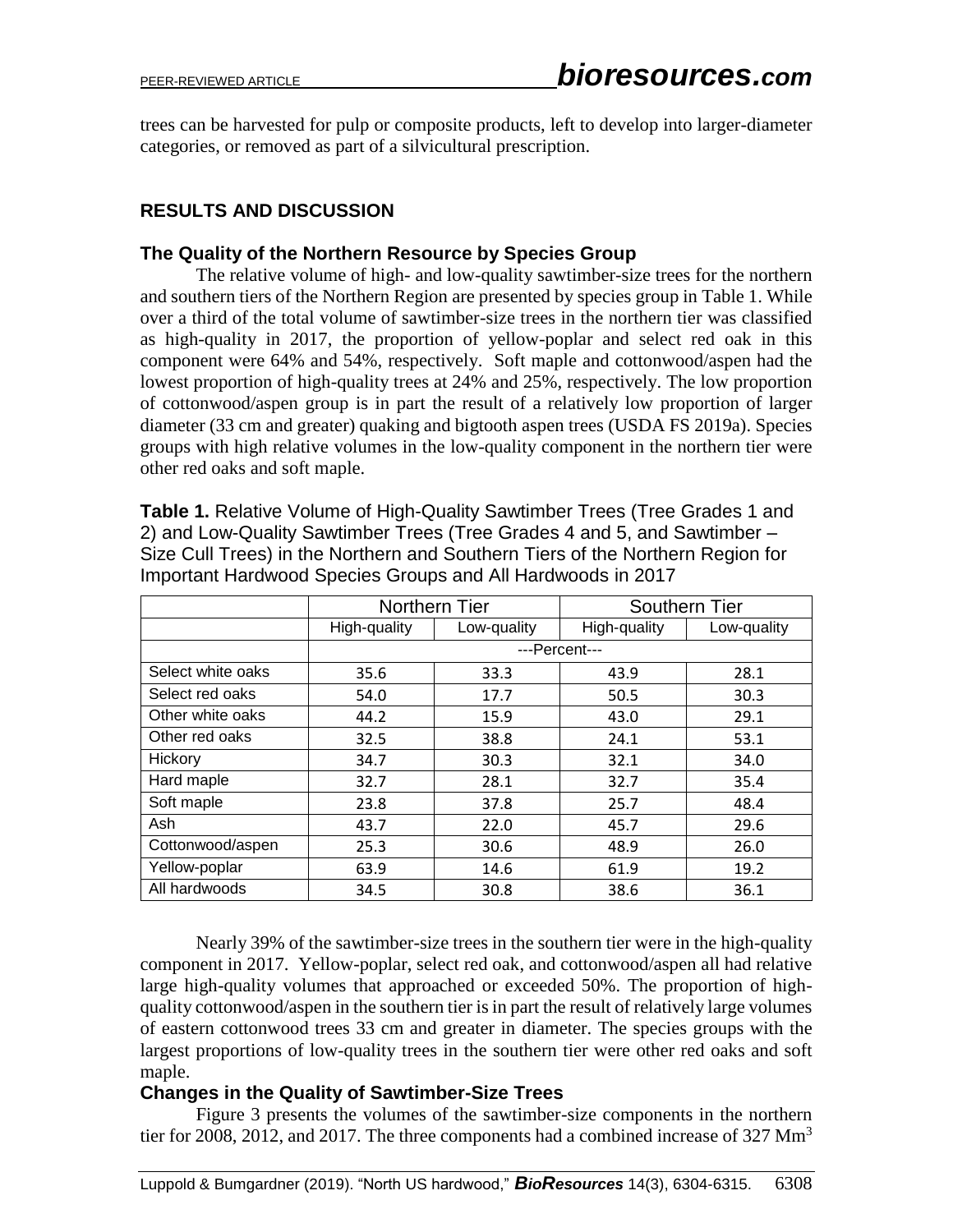between 2008 and 2017. The high-quality component increased 50  $\text{Mm}^3$  (6%) between 2008 and 2017, but over 75% of this increase occurred between 2008 and 2012. The increase in the high quality sawtimber–size component in this early time interval was significant at the 99% confidence level. The small increase in the high quality component between 2012 and 2017 was not statically significant at 95% confidence level.

The volumes of mid- and low-quality sawtimber-size trees increased at much greater rates than the high-quality component in the northern tier between 2008 and 2017,  $129 \text{ Mm}^3$  (15%) and  $147 \text{ Mm}^3$  (21%), respectively (Fig. 3). The increase in mid- and lowquality components were relatively evenly spaced with 45% of the increase occurring between 2008 and 2012 and 55 % of the increase occurring between 2012 and 2017 for both components. All increases in the mid- and low-quality components were significant at the 99% confidence level.



**Fig. 3.** Volume of live high-quality sawtimber trees (tree grades 1 and 2), mid-quality sawtimber trees (tree grade 3), and low-quality sawtimber size (tree grades 4 and 5, and sawtimber-size rough cull trees) in the northern tier of the Northern Region in 2008, 2012, and 2017 (Source: USDA FS 2019a). Standard errors (in  $Mm<sup>3</sup>$ ) associated with the estimates of high-quality sawtimber: 2008=13.1, 2012=14.2, and 2017=14.2; for mid-quality sawtimber: 2008=7.0, 2012=7.8, and 2017=8.2; for low-quality sawtimber: 2008=12.0, 2012=13.5, and 2017=14.2.

In the southern tier, the volume of high-quality sawtimber increased by  $54 \text{ Mm}^3$ (8%) between 2008 and 2017 (Fig. 4). Over 67% of this increased occurred between 2008 and 2012. The increase in the high-quality component between 2008 and 2012 was statistically significant above the 99% confidence level. The smaller increase in this component between 2012 and 2017 was not significant at the 95% level. The volume of mid-quality sawtimber-size trees remained nearly constant between 2008 and 2017 with a slight but statically insignificant decline between 2008 and 2012. The largest increase in volume in the southern tier occurred in the low-quality component (112  $\text{Mm}^3$  or 62% of the total increase), and the periodic increases were statistically significant above the 99% level for both time intervals.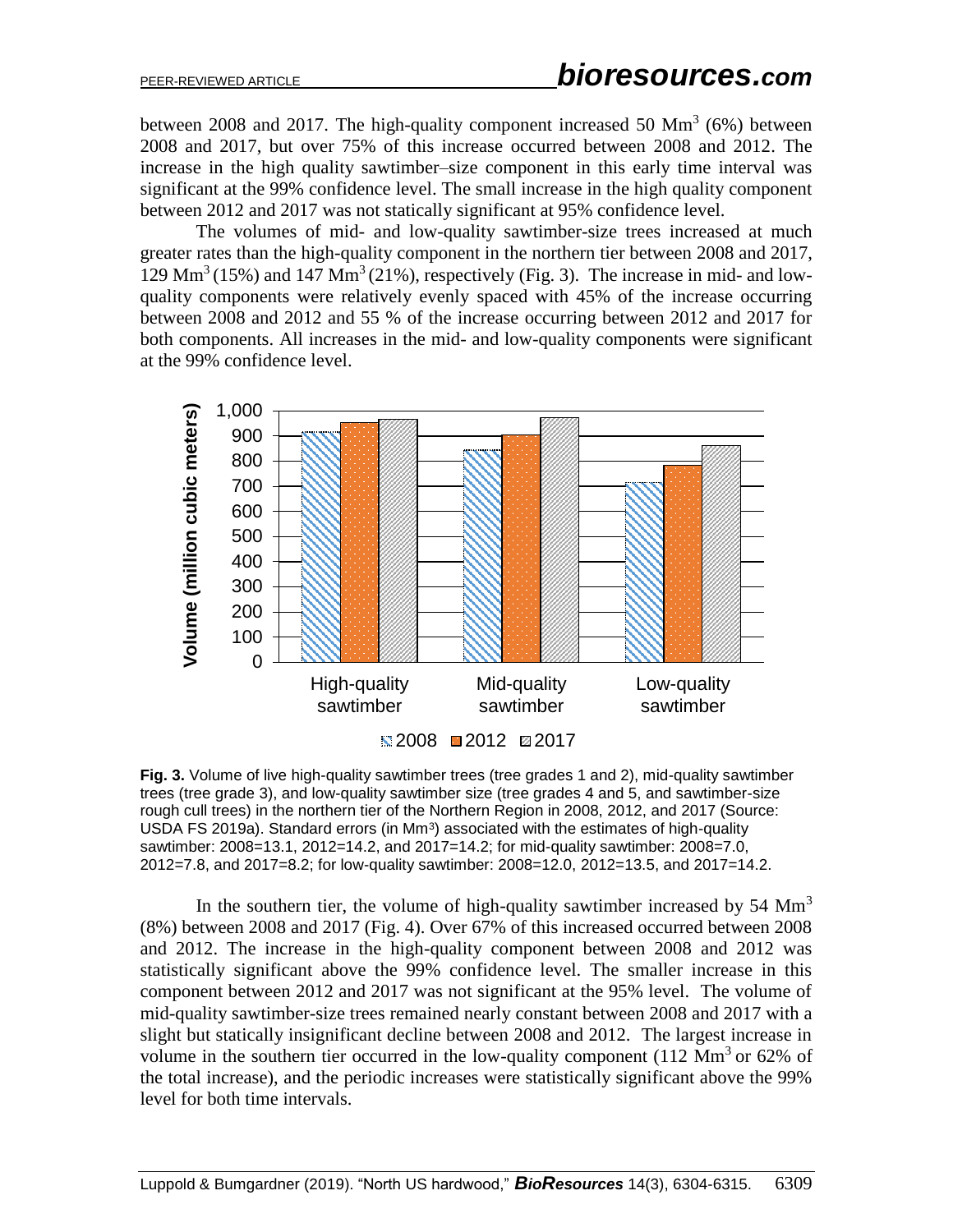

**Fig. 4.** Volume of live high-quality sawtimber trees (tree grades 1 and 2), mid-quality sawtimber trees (tree grade 3), and low-quality sawtimber size (tree grades 4 and 5, and sawtimber-size rough cull trees) in the southern tier of the Northern Region in 2008, 2012, and 2017 (Source: USDA FS 2019a). Standard errors (in  $Mm<sup>3</sup>$ ) associated with the estimates of high-quality sawtimber: 2008=13.6, 2012=15.3, and 2017=13.4; for mid-quality sawtimber: 2008=5.9, 2012=5.9, and 2017=5.7; for low-quality sawtimber: 2008=12.5, 2012=13.5, and 2017=13.0.

It is important to note that the average dbh of growing stock trees in both tiers of the Northern Region is larger than in any period since forest inventories began in the early 1950s (Oswalt *et al*. 2014; USDA FS 2019a). Given that timber harvesting peaked in the Northern Region over a century ago (Steer 1948), the current volume of high-quality timber is most likely greater today than any time during the last 100 years.

Table 2 presents changes in high-quality sawtimber in the Northern Region by species group and tier between 2008 and 2017. In the northern tier, the volume of highquality sawtimber increased for most species groups, with the largest increases occurring for select red oak, hickory, and yellow-polar. However, the combined volumes of hickory and yellow-poplar accounted for less than 4% of the live tree volume in the northern tier (USDA FS 2019a). The species groups with the largest declines in high-quality sawtimber in the northern tier were cottonwood/aspen and other white oaks. Similar to hickory and yellow-poplar, the other white oaks represent only a small portion of the timber base in this sub-region.

Between 2008 and 2017, large increases in the relative volume of high-quality hard maple, other white oaks, and soft maple, occurred in the southern tier (Table 2). In contrast, the volume of high-quality other red oaks declined in this region by 16%. The largest increases in the Northern Region as a whole were for other white oaks, hickory, yellowpoplar, select red oak, and soft maple. The largest declines in high-quality trees were for the other red oaks, ash, and cottonwood/aspen species groups.

Although high-quality sawtimber volume increased for most species groups in the Northern Region, these increase were relatively smaller than the increases in the lowquality component (Table 3). In the northern tier, there were large increases in low-quality yellow-poplar, hickory, other white oaks, and other red oaks. However, the combined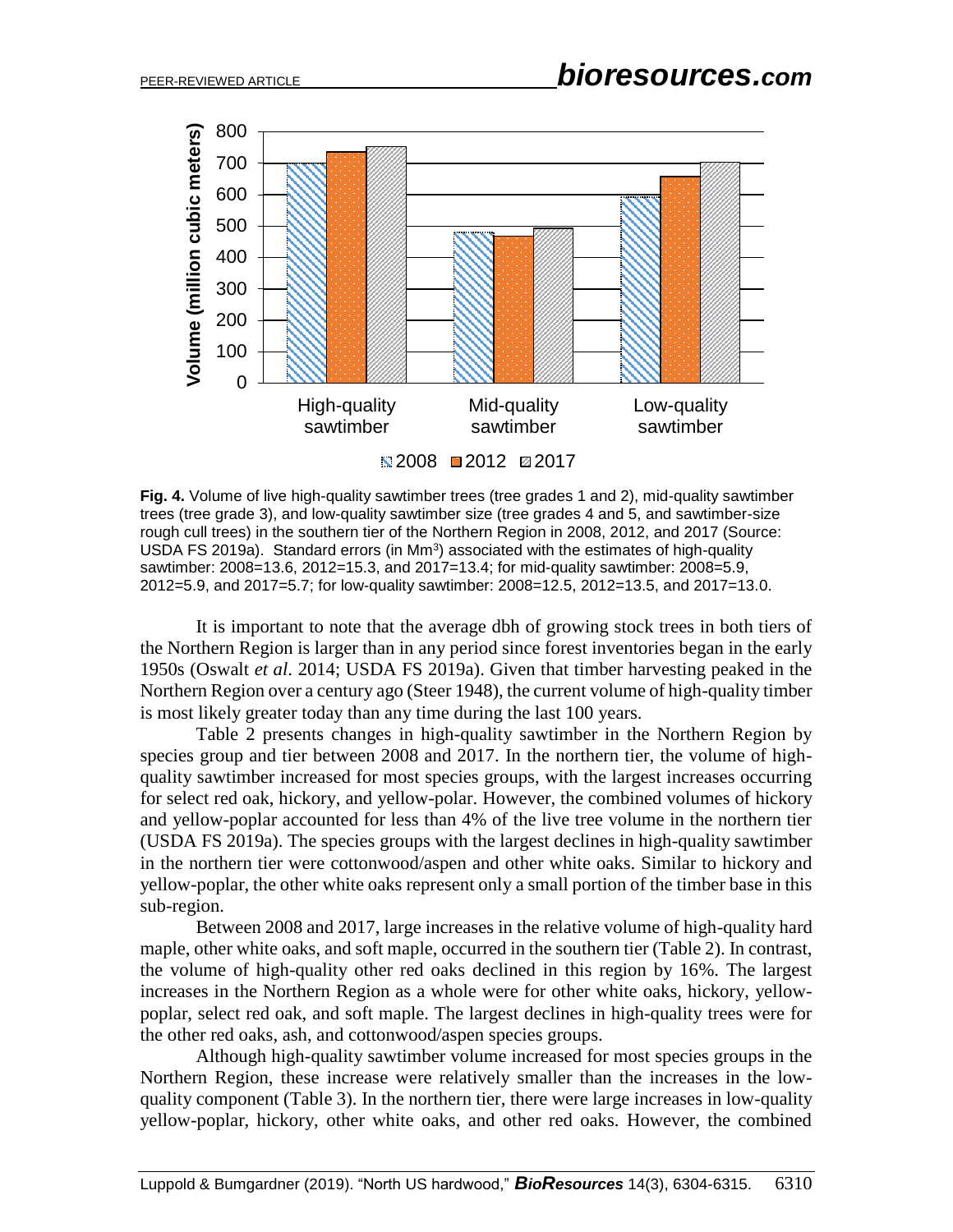volumes of these species groups only accounted for 10% of the total tree volume in this sub-region (USDA FS 2019a). Soft maple, the most abundant species group in the northern tier, had a 21% increase in the volume of the low-quality component between 2008 and 2017. In contrast, the cottonwood/aspen group had the smallest increase in low-quality. For all hardwood species in the northern tier, low-quality sawtimber-size tree volume increased by 21% in the time period examined.

**Table 2.** Percentage Change in Volume of High-Quality Sawtimber-Size Trees (Tree Grades 1 and 2) between 2008 and 2017 in the Northern Region and Sub-Regions for Important Hardwood Species Groups and All Hardwoods

|                      | Northern Tier | Southern Tier | Northern Region |
|----------------------|---------------|---------------|-----------------|
|                      | ---Percent--- |               |                 |
| Select white oaks    | 8.9           | 7.9           | 8.2             |
| Select red oaks      | 12.7          | 2.3           | 9.7             |
| Other white oaks     | $-7.7$        | 25.5          | 10.8            |
| Other red oaks       | 8.3           | $-16.0$       | $-6.2$          |
| Hickory              | 19.2          | 7.4           | 10.7            |
| Hard maple           | 3.2           | 26.3          | 7.3             |
| Soft maple           | 7.1           | 17.9          | 9.6             |
| Ash                  | 0.3           | $-10.3$       | $-3.1$          |
| Cottonwood/aspen     | $-6.3$        | 7.4           | $-2.5$          |
| Yellow-poplar        | 12.4          | 10.3          | 10.8            |
| All hardwood species | 5.5           | 7.7           | 6.4             |

**Table 3.** Percentage Change in Volume of Low-Quality Sawtimber-Size Trees (Tree Grades 4 and 5, and Cull) between 2008 and 2017 in the Northern Region and Sub-Regions for Important Hardwood Species Groups and All Hardwoods

|                      | Northern Tier | Southern Tier | Northern Region |
|----------------------|---------------|---------------|-----------------|
|                      | ---Percent--- |               |                 |
| Select white oaks    | 16.2          | 3.1           | 8.0             |
| Select red oaks      | 24.4          | 36.6          | 29.0            |
| Other white oaks     | 38.9          | 2.2           | 9.1             |
| Other red oaks       | 34.6          | 16.3          | 21.6            |
| Hickory              | 55.4          | 31.6          | 37.0            |
| Hard maple           | 15.1          | 15.6          | 15.2            |
| Soft maple           | 24.0          | 20.3          | 23.0            |
| Ash                  | 17.7          | 12.4          | 15.8            |
| Cottonwood/aspen     | 3.7           | $-2.3$        | 2.7             |
| Yellow-poplar        | 88.0          | 61.0          | 65.3            |
| All hardwood species | 20.5          | 18.8          | 19.8            |

In the southern tier, yellow-poplar, select red oaks, and hickory had large increases in the volume of the low-quality component during the study period (Table 3). These species groups accounted for 24% of the sawtimber size tree volume in this sub-region in 2017 (USDA FS 2019a). Two important species groups in the southern tier, select and other white oaks, had relatively low increases in the low-quality category. For all hardwood species in the southern tier, there was a 19% increase in low-quality sawtimber size tree volume between 2008 and 2017.

The largest percentage increase in low-quality sawtimber-size trees in both tiers was for yellow-poplar. However, this species still had the lowest proportion of low-quality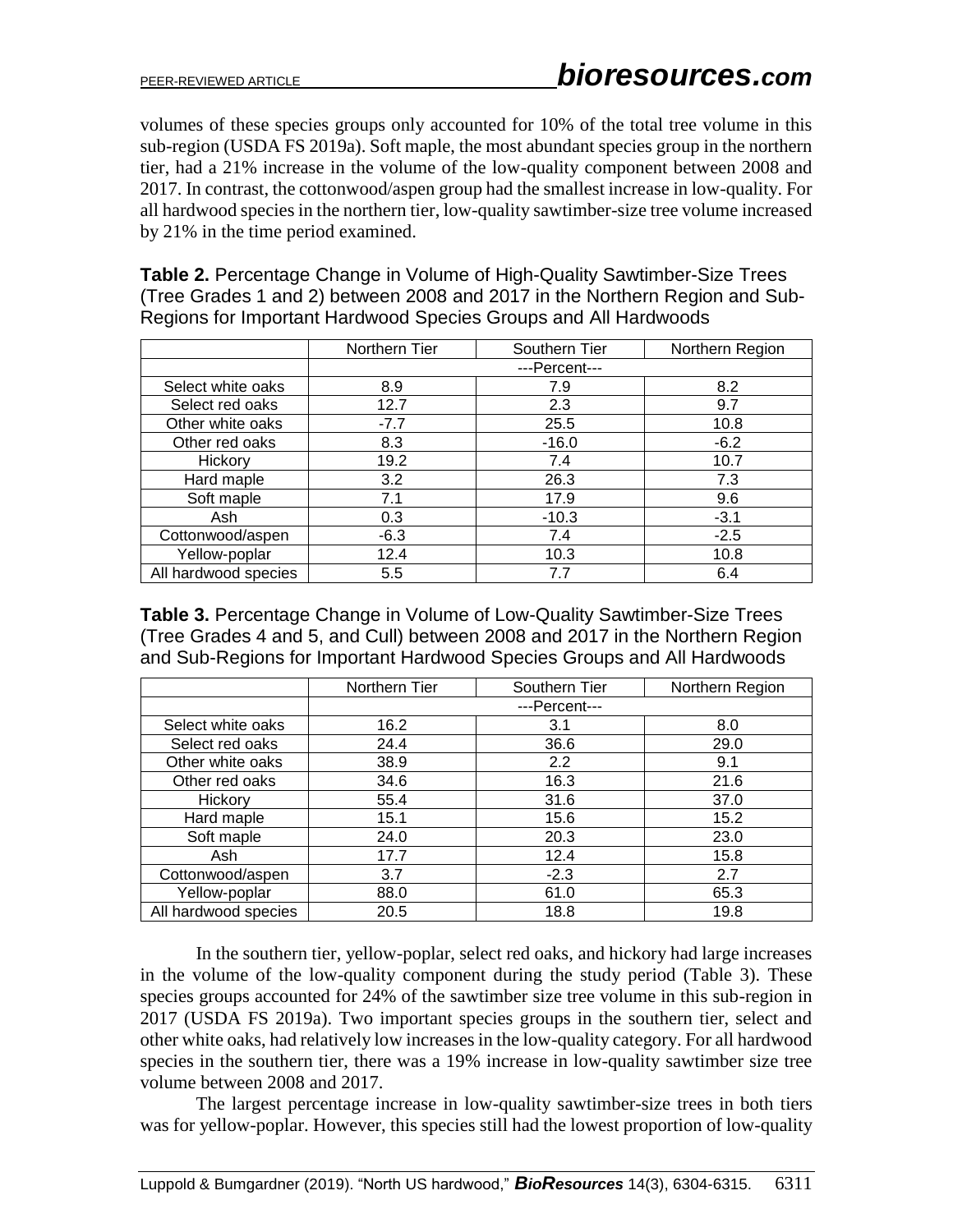sawtimber-size trees of any major species group in 2017 (Table 1). Similarly, select red oak had relatively large increases in low-quality sawtimber-size tree volume, but this increase was from a relatively low base. The increases in volume of low-quality other red oaks, hickory, and soft maple are more significant from a utilization perspective because these three species groups currently account for 27% of total hardwood volume in the Northern Region in 2017 (USDA FS 2019a). Region wide, low-quality sawtimber volume increased by 20% from 2008 to 2017.

#### **Relative Volume of Cull Poletimber-Size Trees**

The volume of poletimber-size trees in the Northern Region has declined by 103 Mm<sup>3</sup> this century (USDA FS 2019a). Since 2008 this decline has been confined to growing stock trees as the volume of cull poletimber-size trees has increased by more than 50% in both the northern and southern tiers between 2008 and 2017. However, the southern tier contained a larger relative volume of cull trees during this period (Fig. 5). In 2017, the relative cull volume in the poletimber size class was 12% and 19% in the northern and southern tiers, respectively.

The most abundant species group in the northern tier, soft maple, had relative cull poletimber volume of 11% in 2017 (Table 4). Other white oaks and select white oaks also had relative cull volumes exceeding 10% while other red oak cull poletimber volume was 15%. The smallest relative poletimber size cull volume of important species groups in the northern tier was for cottonwood/aspen (2%).

In the southern tier, ash had the highest relative volume (23%) of cull poletimber size trees followed by soft maple (16%) (Table 4). The relative cull volume of hard maple and the four oak species groups approached of exceeded 10% in 2017. The species groups with the smallest level of cull poletimber in the southern tier were yellow-poplar and cottonwood/aspen.



**Fig. 5.** Change in rough cull poletimber-size tree volume as a percentage of total poletimber-size tree volume less rotten cull for the northern and southern tiers of the Northern region (from 2008 to 2017)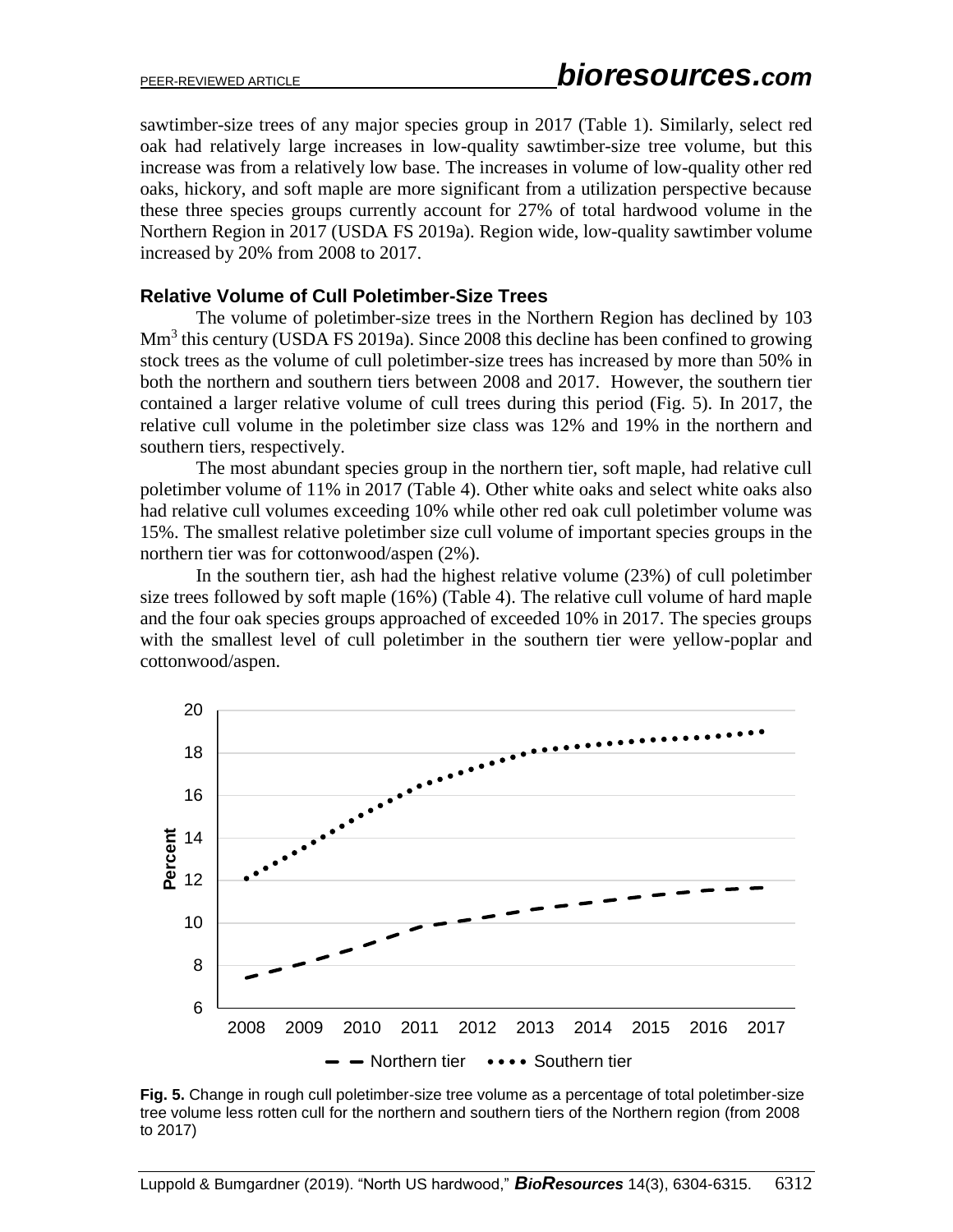**Table 4.** Relative Volume of Cull Poletimber-Size Trees as a Percent of All Poletimber-Size Trees in 2017 in the Northern Region and Sub-Regions for Important Hardwood Species Groups and All Hardwoods

|                      | Northern Tier | Southern Tier | Northern Region |
|----------------------|---------------|---------------|-----------------|
|                      | ---Percent--- |               |                 |
| Select white oaks    | 10.9          | 10.2          | 10.4            |
| Select red oaks      | 6.0           | 11.2          | 7.2             |
| Other white oaks     | 10.2          | 11.6          | 11.2            |
| Other red oaks       | 15.2          | 11.8          | 13.2            |
| Hickory              | 6.1           | 8.3           | 7.7             |
| Hard maple           | 6.4           | 9.9           | 7.1             |
| Soft maple           | 10.7          | 15.6          | 11.4            |
| Ash                  | 7.8           | 22.9          | 10.5            |
| Cottonwood/aspen     | 2.4           | 5.6           | 2.5             |
| Yellow-poplar        | 6.8           | 3.3           | 3.9             |
| All hardwood species | 11.7          | 19.0          | 13.8            |

## **CONCLUSIONS**

- 1. *Changes in Overall Sawtimber Volume* Since the beginning of the twenty-first century, live hardwood tree volume in the Northern Region has increased by 878  $\text{Mm}^3$ . All of this increase has been confined to sawtimber-size trees, and nearly three-quarters of this gain has been in trees 43.2 cm and greater dbh. Because consistent hardwood tree grade measurements were not conducted in all states in the Northern Region until the implementation of the multi-year panel survey system, it is difficult to ascertain how timber quality changed between the early 1990s through 2008.
- 2. *Changes in High-Quality Sawtimber Volume –* The volume of the high-quality sawtimber component has continued to increase in the northern and southern tiers of the Northern Region. In both tiers, there was a statistically significant increase in the high quality component between 2008 and 2012 but slower growth between 2012 and 2017. However, there likely is a greater volume of high-quality sawtimber in the region currently than any time in the last 100 years. The largest relative increases in the highquality component in the northern tier were for select red oak, hickory, and yellowpolar. Hard and soft maple and other white oaks had the largest increases in relative volume in the southern tier.
- 3. *Changes in Mid- and Low-Quality Sawtimber Volume* **–** The mid-quality component in the northern tier increased between 2008 and 2017 but remained nearly constant in the southern tier over this period. The portions of the Northern Region forest that have had the greatest increase in volume since 2008 are the low-quality components. These changes were similar in both the northern and southern tiers. These changes are not likely to contribute to increases in the high-quality component in the future. It will require additional research at the survey plot level to determine what is causing these changes. The negative impact of diameter-limit cutting on timber quality over time has been noted (Brown *et al.* 2018), but trees also can decline in quality because of damage caused by weather, logging, insects, disease, or some combination of disturbance and natural processes. One of the major questions that should be examined is the role of natural mortality and damage versus human intervention on timber quality.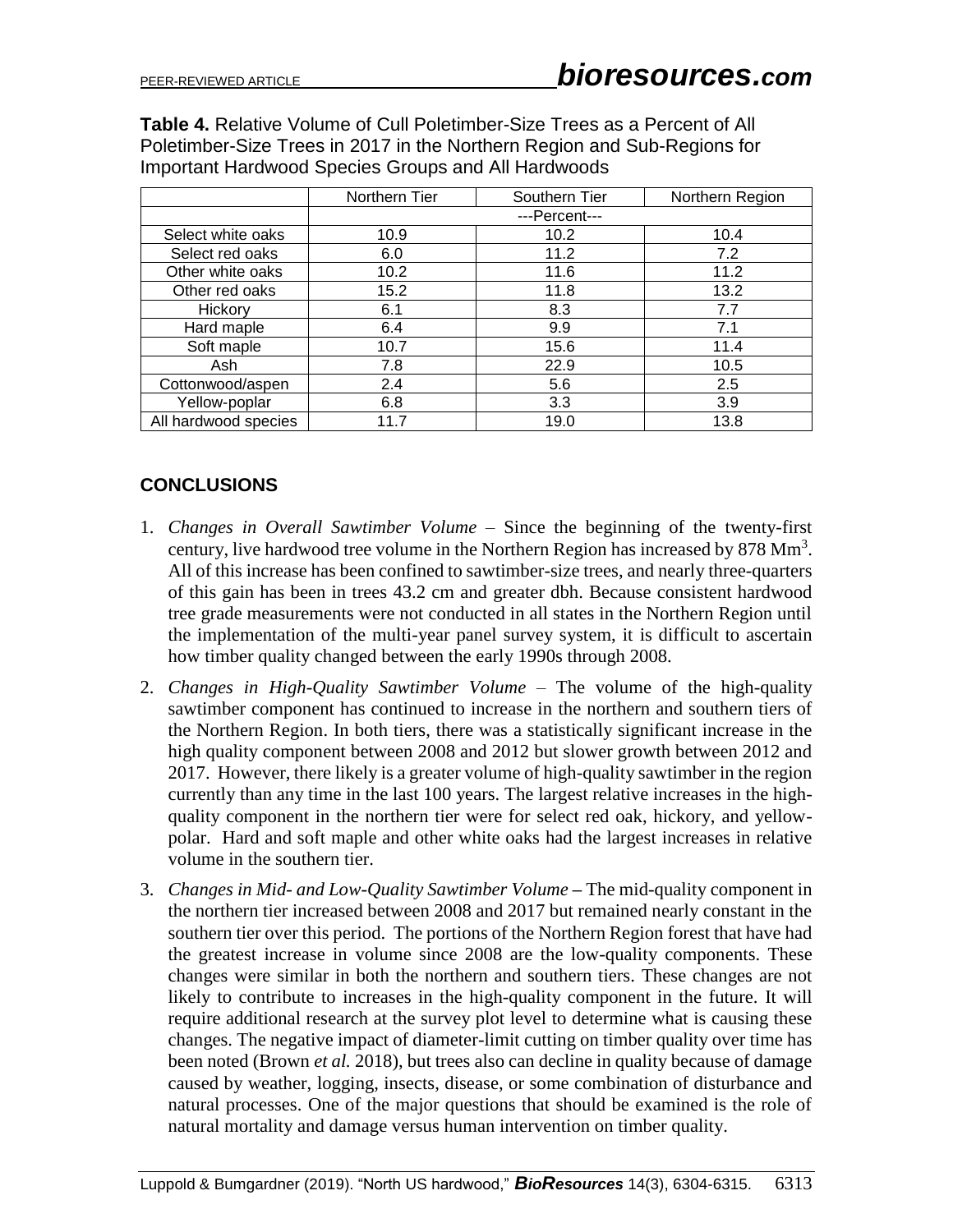- 4. *Changes in Poletimber Volume* As the forests of the Northern Region have continued to increase in volume, there has been a decline in poletimber volume. Furthermore, this decline has been realized only in the growing-stock portion of this size class. Conversely, there has been a greater than 50% increase in the volume of cull poletimber since 2008, and culls accounted for nearly 14% of poletimber volume in 2017. The rate that poletimber cull trees have increased is similar for the northern and southern tiers, but the level of increase is notably higher in the southern tier. While this trend seems troubling with respect to future forest quality and utilization, its implications are impossible to project given the current lack of knowledge. Again, plot-level data must be examined and monitored to determine why this trend is occurring. Two questions that could be addressed are as follows. Is the increase in cull poletimber-size trees leveling out? And, what will be the rate of mortality of cull poletimber-size trees relative to the mortality of growing stock poletimber?
- 5. *Future Timber Harvests* Perhaps the most important factor that can influence the future quality of the northern U.S. forest resource is what will occur during future timber harvests. What timber will be removed and what silvicultural practices and/or harvesting methods will be incorporated? Harvest outcomes are subject to economic realities including market availability for harvested roundwood products, new technologies to utilize and increase the value of these products, and perceived value of the products removed. Research that leads to a combined understanding of markets, management costs, silviculture, and timber resources may have the greatest potential in assuring a continuous supply of high-quality hardwood timber in the future.

## **REFERENCES CITED**

- Brown, J. P., Thomas-Van Gundy, M. A., Schuler, T. M., and Wiedenbeck, J. K. (2018). "Silvicultural prescriptions influence the proportion of high-quality hardwood butt logs harvested over a half-century of management," *Forest Science* 64(2), 203-213. DOI: 10.5849/FS-2016-123R2
- Gillespie, A. J. R. (1999). "Rationale for a national annual forest inventory program," *Journal of Forestry* 97(12), 16-20.
- Hanks, L. F., Gammon, G. L., Brisbin, R. L., and Rast, E. D. (1980). *Hardwood Log Grades and Lumber Grade Yields for Factor Lumber Logs*, Research Paper NE-468, USDA Forest Service, Northern Forest Experiment Station, Broomall, PA.
- Luppold, W. G., and Bumgardner, M. S. (2016). "U.S. hardwood lumber consumption and international trade from 1991 to 2014," *Wood and Fiber Science* 48(3), 162-170.
- Luppold, W., and Baumgras, J. E. (1995). "Price trends and relationships for red oak and yellow-poplar stumpage, sawlogs, and lumber in Ohio: 1975-1993," *Northern Journal of Applied Forestry* 12(4), 168-173.
- Miller, G. W., Graves, A. T., Gottschalk, K. W., and Baumgras, J. E. (2008). "Accuracy of tree grade projections for five Appalachian hardwood species," *Northern Journal of Applied Forestry* 25(1), 45-51.
- Oswalt, S. N., Smith, W. B., Miles, P. D., and Pugh, S. A. (2014). *Forest Resources of the United States, 2012: A Technical Document Supporting the Forest Service 2015*